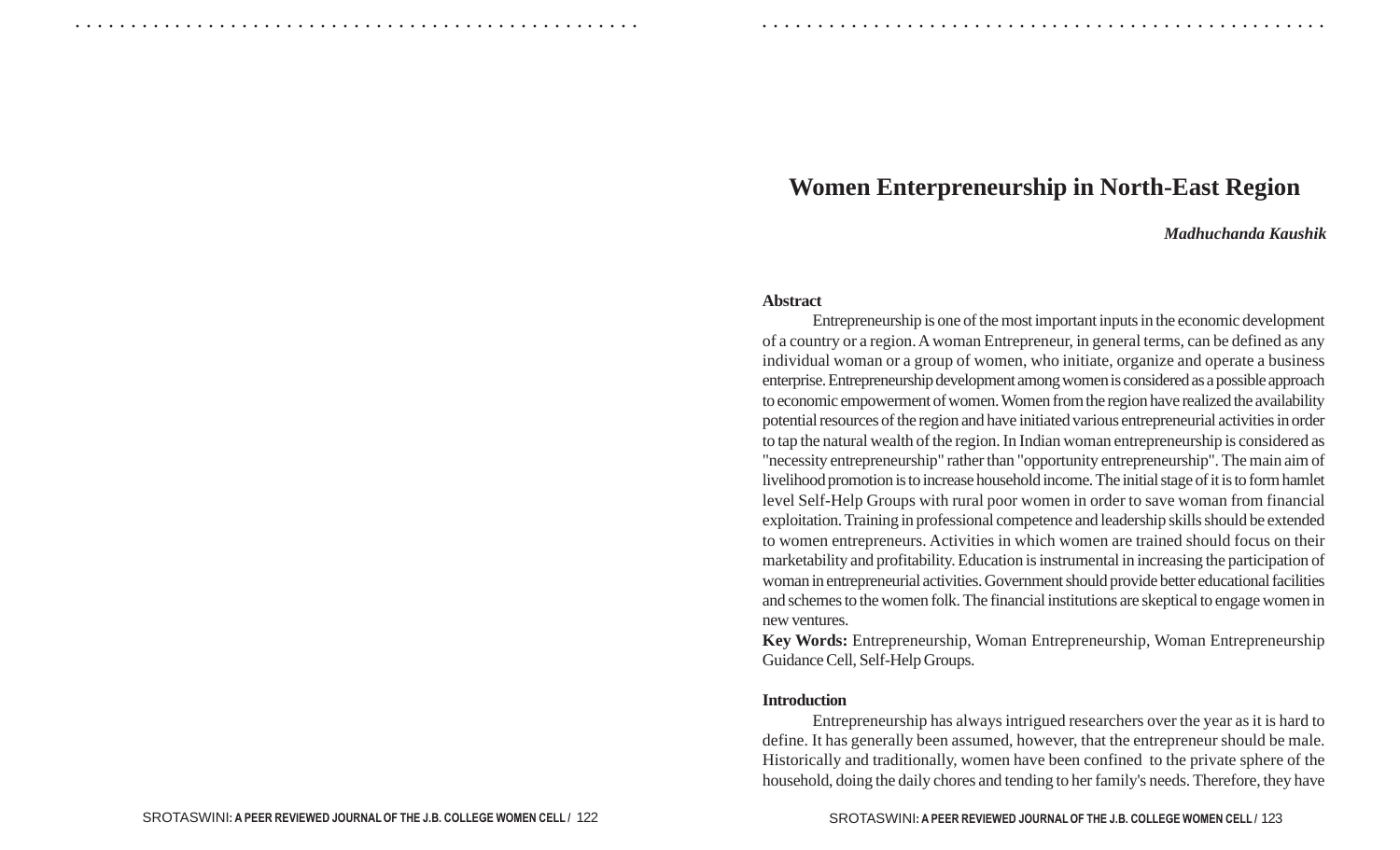been denied access to the requisite resources for entrepreneurial entry-access to capital, business and technical education and management experience. Great people like Mahatma Gandhi also actively encouraged woman's participation in public life as he said, "Woman is the companion of man gifted with equal mental capacities. She has the right to participate in the activities of man …….." But, at the same time, he also said, "I do not believe in woman working for a living or undertaking commercial enterprise."(Ankurita July 23,2012).

○ ○ ○ ○ ○ ○ ○ ○ ○ ○ ○ ○ ○ ○ ○ ○ ○ ○ ○ ○ ○ ○ ○ ○ ○ ○ ○ ○ ○ ○ ○ ○ ○ ○ ○ ○ ○ ○ ○ ○ ○ ○ ○ ○ ○ ○ ○ ○ ○ ○ ○ ○ ○ ○ ○ ○ ○ ○ ○ ○ ○ ○ ○ ○ ○ ○ ○ ○ ○ ○ ○ ○ ○ ○ ○ ○ ○ ○ ○ ○ ○ ○ ○ ○ ○ ○ ○ ○ ○ ○ ○ ○ ○ ○ ○ ○ ○ ○ ○ ○ ○ ○

Entrepreneurship is one of the most important inputs in the economic development of a country or a region. Entrepreneurship development and income generating activities are a feasible solution for empowering women. A woman entrepreneur, in general terms, may be defined as any individual woman or a group of women, who initiate, organize and operate a business enterprise. In the North-Eastern region, methodical efforts in entrepreneurship development began in the 1970's and Assam is the pioneer in the field. In 1973 Assam started a novel experiment on entrepreneurship development by setting up district level agencies known as entrepreneurial motivational training centers (EMTC) to identify, select and train prospective entrepreneurs and provide them all support services to start and run their enterprises.

Entrepreneurship development is closely connected with the development of human resources. Entrepreneurial development should not be left to chance, as is the practice now. Women are entering into entrepreneurship even while facing socio-cultural, economic, technical, financial and managerial difficulties. Women entrepreneurship movements have gained momentum through encouragement, appropriate awareness, training, environment and support. This has improved the Socio-economic status, which is a pre-requisite of woman's empowerment. The emergence of women entrepreneurs and their contribution to the national economy is quite visible in India. Women constitute half of humanity, contributing two-thirds of world's work hours. But they earn only one-third of the total income and owns less than one-tenth of the world's resources. This shows that the economic status of woman is in pathetic condition. Entrepreneurship development among women is considered as a possible approach to economic empowerment of women. Women entrepreneurship is considered as "necessity entrepreneurship" rather than "opportunity entrepreneurship". Employment or selfemployment has been a noticeable phenomenon in the emergence of new entrepreneur. Like men, women too are equally endowed with physical and psychological qualities and managerial abilities that are essential for successful entrepreneurship. The main aim of livelihood promotion is to increase household income. The initial stage is to form hamlet level Self-Help Groups with rural poor women to save women from financial exploitation. This stage is encouraging saving and credit practice. Final stage is to link groups with banks to get larger loans for investment in economic activities. Self-Help Groups have emerged as one of the major strategies for woman's empowerment and various schemes of the Government of India have shown those strong woman's groups. Experience with various programmers and projects have highlighted the benefits of formation of woman's groups for building confidence and focusing on developmental tasks. Women cannot be ignored while devising various policies for rural and socio economic development. So, treating the woman with equality of opportunities is very much required.

# **Objectives of the Study**

The objectives of the study are to enable professional women to understand their entrepreneurship journeys by reflecting upon framing their life stories and experiences to date and to gain clarity about their entrepreneurship principles, values and ethical boundaries, and how they will respond when challenged. Keeping these objectives in view, the present study further focuses on the constraints faced by the entrepreneurs of the region in general and women entrepreneurs in particular.

# **Methodology**

A systematic study in any branch needs a predetermined and well thought out methodology to find out the truth. The present study adopts qualitative research methods.

To carry out the research in addition to the primary data, sources like DIC, Circle offices, BDO offices, offices of Extra Assistant Commissioners and different institutions of the district have been explored to collect Secondary data schedule. For the Secondary data text books, research articles, government policies and strategies regarding women entrepreneurship development have been used in order to present the fact and to find in the logical format.

# **Discussion**

The resource abundant North East India has a tremendous scope for agro based industries, agro forestry, horticulture, mushroom farming, herbal, medicinal and aromatic plants, organic fruits and vegetables processing, handlooms and handicrafts, bee keeping, poultry products, cereal based products, consumer industry, milk and milk based products, food processing, paper products, jute products, cattle rearing, fishery, edible oil, processing of oils and fragrances, gas based intermediary products, floriculture, spices production and processing wood based products etc. The region of North East India in particular will have to realize how confidently it can rely upon the rural enterprises but for that the society will have to walk extra miles with innovation, dedication and determination. Entrepreneurs taking rural entrepreneurship should not only set up enterprises in rural areas but should be also using rural produce as raw material and employing rural people in their production processes. Young people with perspective to think positively creatively, purposefully and with the help of rightly channelized efforts would usher in an era of rural entrepreneurship.

Women possess sufficient talents with all the qualities and abilities required for successful entrepreneurs. A favorable environment is to be created which can motivate, encourage and provide required facilities to women to be successful entrepreneurs. There should be an incessant attempt to motivate, give confidence, inspire and assist women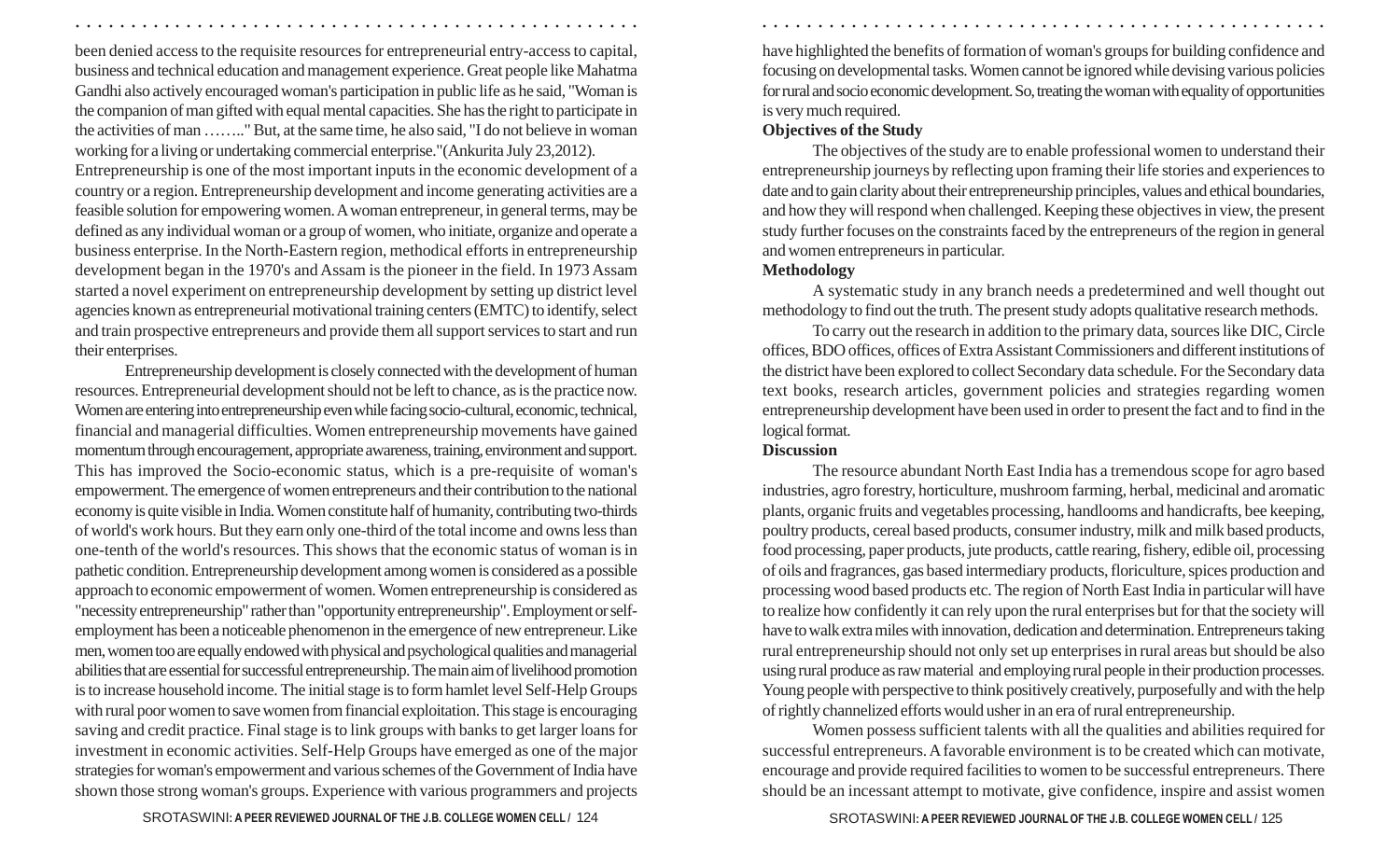entrepreneurs. North Eastern region's economy is an agrarian economy with abundant natural resources, still it remains underdeveloped mainly because of lack of entrepreneurship.

The modern concept of women entrepreneurship took shape in this region of the country from the eighties. Contrary to the popular notion that women from the north east are still backward, they have come a long way now and have established themselves as successful and thriving entrepreneurs not only in the region but also beyond the boundaries of the nation. They began with traditionally women oriented business like beauty and well-being, garments fashion, handloom and handicrafts etc. mostly without any formal training or a rigid business framework. In Assam, industries like tea, cane and bamboo, terracotta, pottery, metal works of brass and bell, wood carvings, weavings and toy making have immense prospects. The work of making Japi is also popular in Assam. Furniture pieces of cane and bamboo are exclusive to Assam and are exported. The skill of Terracotta makes everything including idols of gods and mythological creatures and the pottery tradition in Assam results in wonderful items like earthen pot and pitchers, plates, incense stick holders and earthen lamps. Assam also fashions many types of toys like clay toys, pith, wooden and bamboo toys, cloth toys, cloth and mud toys, besides Cotton, 'Eri', 'Pat', and 'Muga' silk are the weaving heritages of the region. Medicinal plants that grow here may be made into products. Mizoram, Meghalaya, Tripura, Manipur and Nagaland are known for bamboo work, wood carving, pottery, handicrafts, traditional jewelry, artificial flowers from various natural things, blacksmiths etc. and also for traditional weaving, dying and spinning. Agro and food processing industry is another area for entrepreneurship in the NE region, especially mushroom cultivation which is flourishing in the area. Moreover, entrepreneurs can venture into areas like agriculture, horticulture, fisheries, poultry, animal husbandry and forest which would improve value addition in the agriculture produce, employment generation in the region. Entrepreneurship is all about innovation and risk-taking and with abundant opportunities offered by the land, North East India can be a haven for entrepreneurs.

Women from the region have realized the potential resources of the region and have initiated various entrepreneurship activities in order to tap the natural wealth of the region. Handloom and handicrafts have been playing an important role in the economics of the North East States. All Assam Jana Jagaran Society is another NGO that is working towards helping small entrepreneurs of N.E. region. They are working on handloom, handicraft, sericulture etc. There are also several other organizations that are supporting initiative for promotion of new entrepreneurs and creation of awareness of entrepreneurial opportunities in the North East. Consortium of woman entrepreneurs of India (CWEI), a registered Civil Society and a voluntary organization that works for the economic empowerment of woman in the country, has also focused on developmental activities in the NE region. Recognizing the importance of entrepreneurship development for industrial development of the region on the one hand and at the same time lack of entrepreneurship development on the other, the

Central Government, North Eastern Council and State Government through various agencies such as small Industries Development Bank of India. (SIDIBI), Small Industries Service Institute (SISI), Indian Institute of Entrepreneurship (IIE), North Eastern Development Financial Corporation (NEDFI), Directorate of Commerce And Industries and NGOs have been organizing various entrepreneurship development programmes over the last few decades, such programmes have facilities for direct and indirect training and education to the potential entrepreneurs specially in the project preparation, managerial, technical, marketing, financial and accounting areas. The concerned directorate endeavors to create awareness amongst the woman beneficiaries through various programs of the state Government and Ministry of Social Justice and Empowerment, Ministry of Human Resource Development. The training programs should include identification and selection of the potential entrepreneurs and their motivation in the entrepreneurial career though provisions of training and other inputs necessary to set up entrepreneurial units.

Entrepreneurship is a difficult undertaking as it calls for innovative ideas, risk-taking, strong business acumen and effective leadership in all aspects of business. It is a challenging role for a woman, but growing sensitivity towards the role of a thinking individual and increasing economic independence has made it possible today for several women to undertaken entrepreneurship. Enterprise Development programs aim at building and nurturing a reservoir of entrepreneurs and promotion of self-employed ventures capable of generating employment opportunities especially in rural areas with the coverage of woman.

### **Conclusion**

○ ○ ○ ○ ○ ○ ○ ○ ○ ○ ○ ○ ○ ○ ○ ○ ○ ○ ○ ○ ○ ○ ○ ○ ○ ○ ○ ○ ○ ○ ○ ○ ○ ○ ○ ○ ○ ○ ○ ○ ○ ○ ○ ○ ○ ○ ○ ○ ○ ○ ○ ○ ○ ○ ○ ○ ○ ○ ○ ○ ○ ○ ○ ○ ○ ○ ○ ○ ○ ○ ○ ○ ○ ○ ○ ○ ○ ○ ○ ○ ○ ○ ○ ○ ○ ○ ○ ○ ○ ○ ○ ○ ○ ○ ○ ○ ○ ○ ○ ○ ○ ○

The Central as well as State Government should introduce women friendly economic policies that can enhance both social and economic position and make them Self-reliant. Economic growth will be inclusive, sustainable if wealth creation and poverty reduction occur at a faster rate in rural India, more specifically in the State. Right efforts from all areas are required in the development of woman entrepreneurs and their greater participation in the entrepreneurial activities. Government should extend better educational facilities, suitable financial schemes, training on technical and management skills and professional competence to woman folk; and on the part of the society, incessant support and recognition is equally essential. Though the current situation in North East regions extraordinarily brilliant, the paradigm shift is visible and we can definitely expect the best in the near future. The outcome of this paper shall be useful for the government, funding agencies, and non-government organization to formulate an inclusive and sustainable policy that enables woman to become successful entrepreneurs. Women from the region have realized the potential resources of the region and have initiated various enterprises region. Handloom and handicrafts have been playing an important role in the economics of the North East State. Handloom and handicrafts products found in the North East have excellent brand value. The need today is to develop entrepreneurship among both men and women.